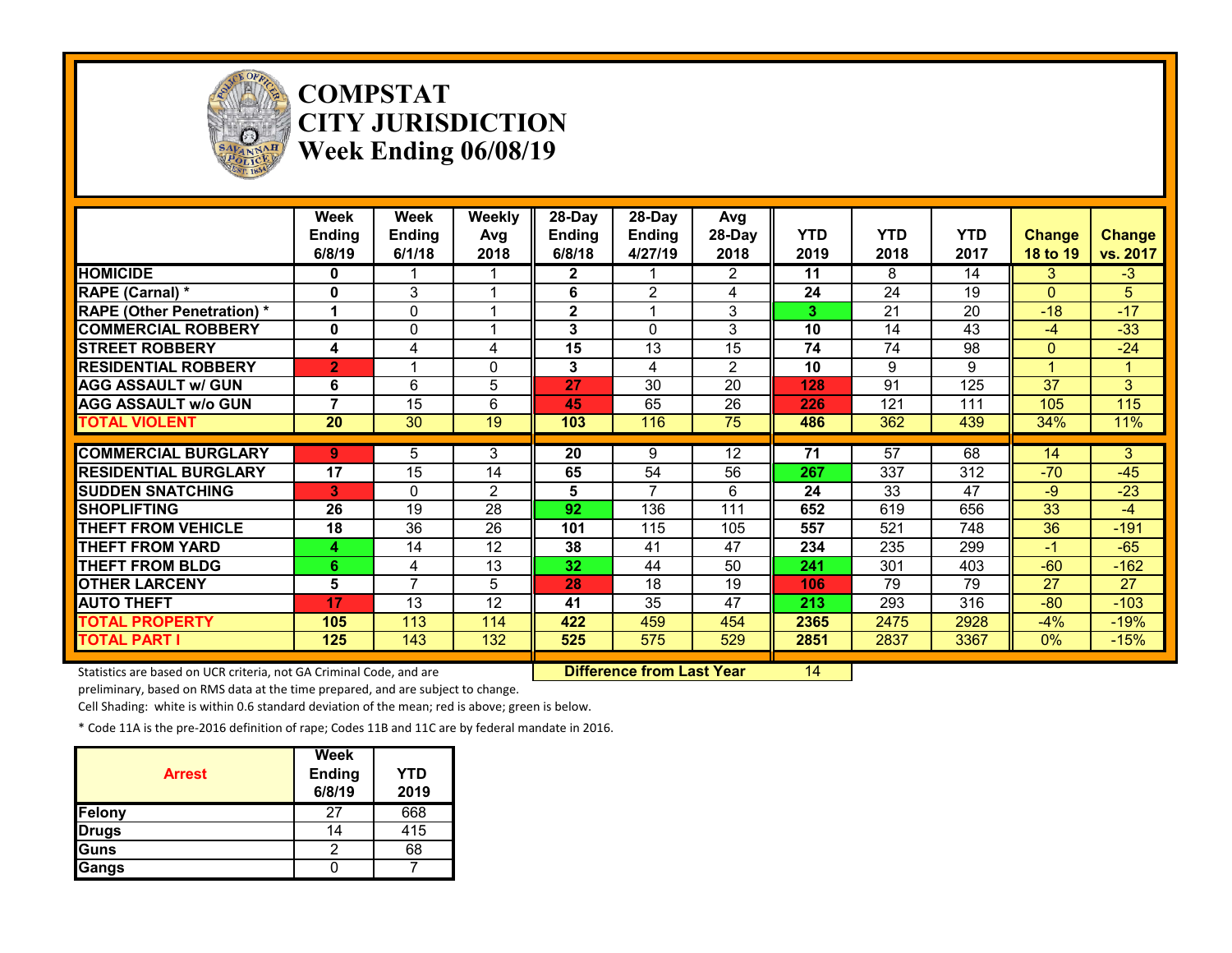

## **COMPSTATNORTH PRECINCTWeek Ending 06/01/19**

**PRECINCT COMMANDER:**

**CAPT. CARY HILL**



|                                   | Week           | Week           | <b>Weekly</b>  | 28-Day         | 28-Day          | Avg             |              |                 |                 |                          |                 |
|-----------------------------------|----------------|----------------|----------------|----------------|-----------------|-----------------|--------------|-----------------|-----------------|--------------------------|-----------------|
|                                   | <b>Ending</b>  | <b>Ending</b>  | Avg            | <b>Ending</b>  | <b>Ending</b>   | 28-Day          | <b>YTD</b>   | <b>YTD</b>      | <b>YTD</b>      | <b>Change</b>            | <b>Change</b>   |
|                                   | 6/8/19         | 6/1/18         | 2018           | 6/8/18         | 4/27/19         | 2018            | 2019         | 2018            | 2017            | <b>18 to 19</b>          | vs. 2017        |
| <b>HOMICIDE</b>                   | 0              | 0              | 0              |                | $\mathbf{0}$    | 0               | 3            |                 | 3               | 2.                       | 0               |
| RAPE (Carnal) *                   | 0              |                | $\Omega$       | $\overline{2}$ | 0               |                 | 8            | 5               | 8               | 3                        | $\overline{0}$  |
| <b>RAPE (Other Penetration) *</b> | $\bf{0}$       | 0              | $\mathbf{0}$   |                |                 | $\Omega$        | $\mathbf{2}$ | $\overline{2}$  | 4               | 0                        | $-2$            |
| <b>COMMERCIAL ROBBERY</b>         | $\mathbf 0$    | $\mathbf{0}$   | 0              | 0              | $\mathbf{0}$    | $\Omega$        | 1            | 3               | 4               | $-2$                     | $-3$            |
| <b>STREET ROBBERY</b>             | 3              |                | 1              | 5              | 2               | 5               | 19           | $\overline{26}$ | $\overline{39}$ | $\overline{\mathcal{U}}$ | $-20$           |
| <b>RESIDENTIAL ROBBERY</b>        | 4              | 0              | 0              | 1              | 4               | 0               | $\mathbf{2}$ | 4               |                 | $-2$                     | $\mathbf{1}$    |
| <b>AGG ASSAULT w/ GUN</b>         | 3              |                | 1              | 9              | 8               | 5               | 30           | 25              | 27              | 5 <sup>5</sup>           | 3               |
| <b>AGG ASSAULT w/o GUN</b>        |                | 8              | $\overline{2}$ | 17             | $\overline{15}$ | 8               | 63           | $\overline{35}$ | $\overline{30}$ | $\overline{28}$          | $\overline{33}$ |
| <b>TOTAL VIOLENT</b>              | 8              | 11             | 5              | 36             | $\overline{27}$ | $\overline{20}$ | 128          | 101             | 116             | 27%                      | 10%             |
|                                   |                |                |                |                |                 |                 |              |                 |                 |                          |                 |
| <b>COMMERCIAL BURGLARY</b>        | 0              | 0              |                | 0              |                 | 3               | 13           | 15              | 24              | $-2$                     | $-11$           |
| <b>RESIDENTIAL BURGLARY</b>       | $\overline{2}$ | 6              | 1              | 17             | 7               | 6               | 43           | 35              | $\overline{33}$ | 8                        | 10              |
| <b>SUDDEN SNATCHING</b>           | $\bf{0}$       | 0              | 1              |                | 7               | 2               | 9            | 17              | 25              | $-8$                     | $-16$           |
| <b>SHOPLIFTING</b>                |                |                | 4              | 8              | 15              | 18              | 72           | 117             | 96              | $-45$                    | $-24$           |
| <b>THEFT FROM VEHICLE</b>         | 5              | 9              | 6              | 22             | 36              | 23              | 132          | 100             | 179             | 32                       | $-47$           |
| <b>THEFT FROM YARD</b>            |                | 4              | 3              | 9              | 9               | 13              | 61           | 61              | 101             | $\Omega$                 | $-40$           |
| <b>THEFT FROM BLDG</b>            |                |                | 3              | 10             | 12              | 14              | 56           | 86              | 137             | $-30$                    | $-81$           |
| <b>OTHER LARCENY</b>              | $\mathbf{2}$   | 0              | 1              | 4              | 5               | 6               | 21           | 13              | 17              | 8                        | 4               |
| <b>AUTO THEFT</b>                 |                | $\overline{2}$ | 3              | 8              | 6               | 10              | 36           | 53              | 83              | $-17$                    | $-47$           |
| <b>TOTAL PROPERTY</b>             | 13             | 23             | 23             | 79             | 98              | 94              | 443          | 497             | 695             | $-11%$                   | $-36%$          |
| <b>TOTAL PART I</b>               | 21             | 34             | 28             | 115            | 125             | 114             | 571          | 598             | 811             | $-5%$                    | $-30%$          |

Statistics are based on UCR criteria, not GA Criminal Code, and are **Difference from Last Year** -27

preliminary, based on RMS data at the time prepared, and are subject to change.

Cell Shading: white is within 0.6 standard deviation of the mean; red is above; green is below.

| <b>Arrests</b> | <b>Week</b><br><b>Ending</b><br>6/8/19 | YTD<br>2019 |
|----------------|----------------------------------------|-------------|
| Felony         |                                        | 156         |
| Guns           |                                        | 17          |
| <b>Drugs</b>   | 5                                      | 111         |
| Gangs          |                                        |             |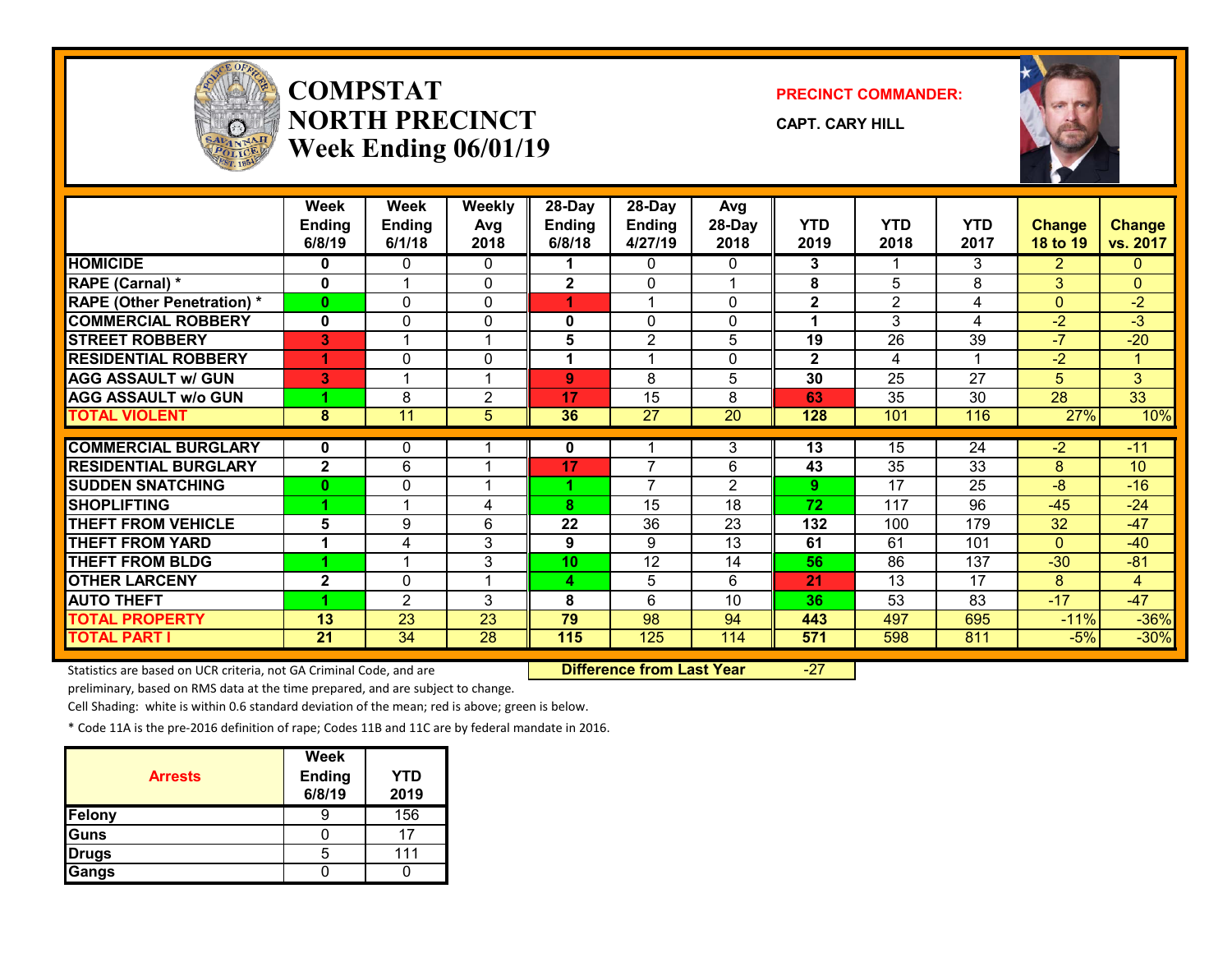

## **COMPSTATCENTRAL PRECINCTWeek Ending 06/08/19**

#### **PRECINCT COMMANDER:**

**CAPT. BEN HERRON**



|                                   | <b>Week</b>    | Week            | <b>Weekly</b>           | 28-Day         | 28-Day         | Avg                      |                |                  |                 |                 |                 |
|-----------------------------------|----------------|-----------------|-------------------------|----------------|----------------|--------------------------|----------------|------------------|-----------------|-----------------|-----------------|
|                                   | <b>Ending</b>  | <b>Ending</b>   | Avg                     | <b>Ending</b>  | <b>Ending</b>  | 28-Day                   | <b>YTD</b>     | <b>YTD</b>       | <b>YTD</b>      | <b>Change</b>   | <b>Change</b>   |
|                                   | 6/8/19         | 6/1/18          | 2018                    | 6/8/18         | 4/27/19        | 2018                     | 2019           | 2018             | 2017            | 18 to 19        | vs. 2017        |
| <b>HOMICIDE</b>                   | 0              | 0               | 0                       | 0              |                |                          | $\mathbf{2}$   | 0                | 2               | $\overline{2}$  | 0               |
| RAPE (Carnal) *                   | 0              |                 | 0                       |                | $\mathfrak{p}$ |                          | $\overline{7}$ | 9                | 9               | $-2$            | $-2$            |
| <b>RAPE (Other Penetration) *</b> | $\bf{0}$       | $\Omega$        | 0                       | $\bf{0}$       | $\Omega$       |                          | 1              | 5.               | 4               | $-4$            | -3              |
| <b>COMMERCIAL ROBBERY</b>         | $\bf{0}$       | 0               | 0                       |                | $\Omega$       |                          | 3              | 4                | 8               | $-1$            | $-5$            |
| <b>STREET ROBBERY</b>             |                |                 | и                       | 4              | 8              | 5                        | 24             | 15               | $\overline{26}$ | 9               | $-2$            |
| <b>RESIDENTIAL ROBBERY</b>        | 4              | $\overline{A}$  | 0                       | $\overline{2}$ | $\Omega$       |                          | 3              | 3                | 4               | $\overline{0}$  | $-1$            |
| <b>AGG ASSAULT w/ GUN</b>         |                | $\overline{2}$  | $\overline{2}$          | 9              | $\overline{7}$ | $\overline{\phantom{a}}$ | 40             | 33               | 41              | $\overline{7}$  | $-1$            |
| <b>AGG ASSAULT W/o GUN</b>        | $\mathbf{2}$   |                 | $\overline{2}$          | 6              | 29             | $\overline{\phantom{a}}$ | 62             | 34               | $\overline{35}$ | $\overline{28}$ | $\overline{27}$ |
| <b>TOTAL VIOLENT</b>              | 5              | $6\phantom{1}$  | 5                       | 23             | 47             | 22                       | 142            | 103              | 129             | 38%             | 10%             |
|                                   |                |                 |                         |                |                |                          |                |                  |                 |                 |                 |
| <b>COMMERCIAL BURGLARY</b>        | $\mathbf{2}$   | 0               |                         | 3              | 2              | 3                        | 17             | 11               | 14              | 6               | 3               |
| <b>RESIDENTIAL BURGLARY</b>       | 6              | 4               | 4                       | 18             | 16             | 15                       | 83             | 99               | 99              | $-16$           | $-16$           |
| <b>SUDDEN SNATCHING</b>           | и              | 0               | 0                       |                | $\Omega$       |                          | 4              | 4                | 12              | $\Omega$        | -8              |
| <b>SHOPLIFTING</b>                | 6              | 3               | 4                       | 17             | 18             | 17                       | 106            | 95               | 117             | 11              | $-11$           |
| <b>THEFT FROM VEHICLE</b>         | 9              | 12              | 7                       | 32             | 36             | 26                       | 137            | 149              | 206             | $-12$           | $-69$           |
| <b>THEFT FROM YARD</b>            |                | 5               | 4                       | 17             | 17             | 16                       | 90             | 68               | 103             | 22              | $-13$           |
| <b>THEFT FROM BLDG</b>            |                | 0               | 3                       | 5              | 9              | 13                       | 53             | 79               | 78              | $-26$           | $-25$           |
| <b>OTHER LARCENY</b>              | 4              | 4               | $\overline{\mathbf{A}}$ | 8              | 5              | 5                        | 36             | 26               | 22              | 10 <sup>°</sup> | 14              |
| <b>AUTO THEFT</b>                 | $\overline{2}$ | 3               | 4                       | 9              | 13             | 14                       | 63             | 95               | 93              | $-32$           | $-30$           |
| <b>TOTAL PROPERTY</b>             | 29             | $\overline{31}$ | 27                      | 110            | 116            | 109                      | 589            | 626              | 744             | $-6%$           | $-21%$          |
| <b>TOTAL PART I</b>               | 34             | 37              | $\overline{33}$         | 133            | 163            | 131                      | 731            | $\overline{729}$ | 873             | $0\%$           | $-16%$          |

Statistics are based on UCR criteria, not GA Criminal Code, and are **Difference from Last Year** 2

preliminary, based on RMS data at the time prepared, and are subject to change.

Cell Shading: white is within 0.6 standard deviation of the mean; red is above; green is below.

| <b>Arrests</b> | Week<br><b>Ending</b><br>6/8/19 | <b>YTD</b><br>2019 |
|----------------|---------------------------------|--------------------|
| Felony         |                                 | 177                |
| <b>Drugs</b>   |                                 | 93                 |
| Guns           |                                 |                    |
| Gangs          |                                 |                    |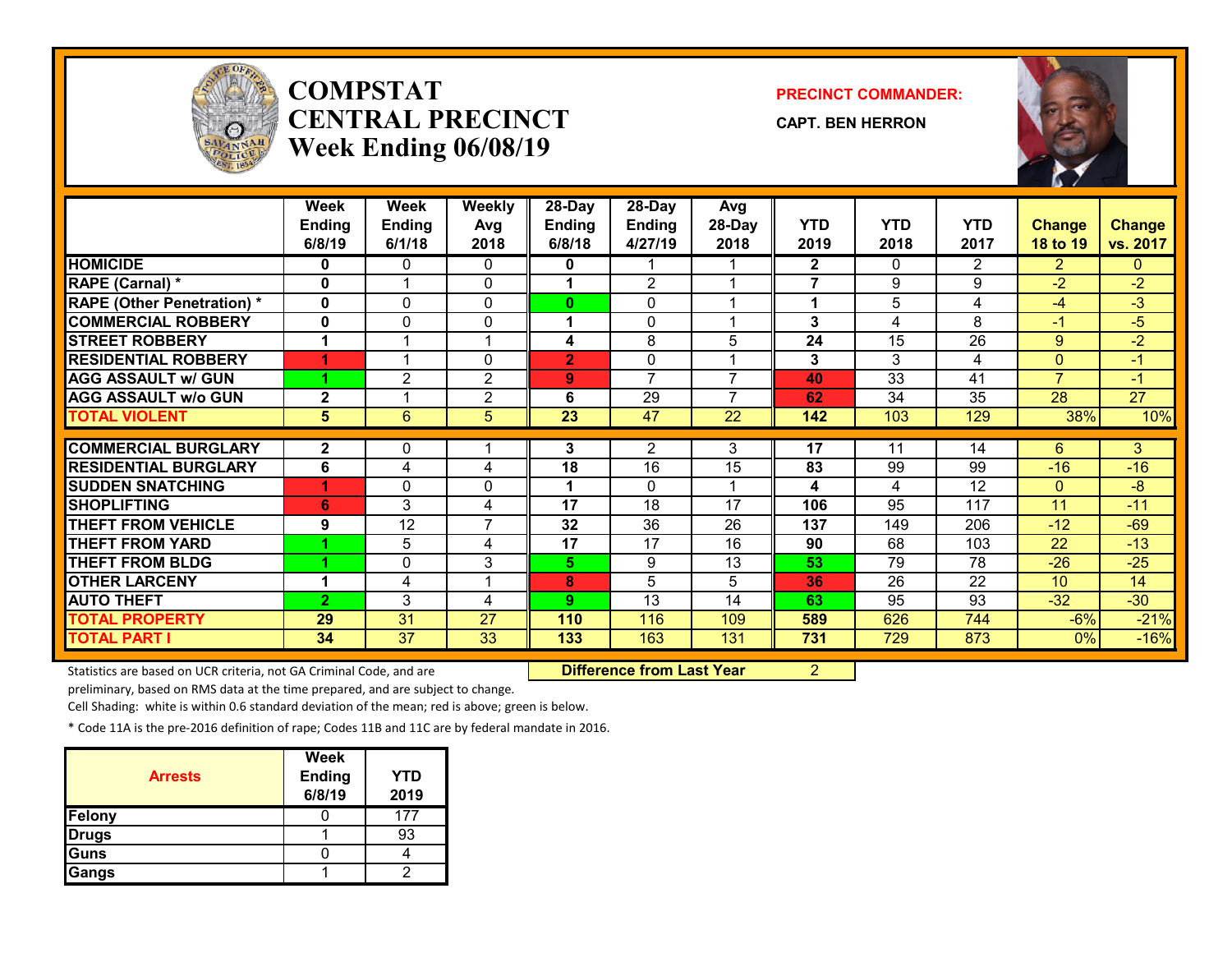

# **COMPSTATSOUTH PRECINCTWeek Ending 06/08/19**

#### **PRECINCT COMMANDER:**

**CAPT. MICHELLE HALFORD**



|                                   | Week<br><b>Ending</b><br>6/8/19 | Week<br><b>Ending</b><br>6/1/18 | <b>Weekly</b><br>Avg<br>2018 | 28-Day<br>Ending<br>6/8/18 | $28$ -Day<br><b>Ending</b><br>4/27/19 | Avg<br>28-Day<br>2018 | <b>YTD</b><br>2019 | <b>YTD</b><br>2018 | <b>YTD</b><br>2017 | <b>Change</b><br><b>18 to 19</b> | <b>Change</b><br>vs. 2017 |
|-----------------------------------|---------------------------------|---------------------------------|------------------------------|----------------------------|---------------------------------------|-----------------------|--------------------|--------------------|--------------------|----------------------------------|---------------------------|
| <b>HOMICIDE</b>                   | 0                               |                                 | 0                            |                            | 0                                     | 0                     | 5.                 |                    |                    | 4                                | 4                         |
| RAPE (Carnal) *                   | 0                               | 0                               | 0                            |                            | 0                                     |                       | 3                  | 4                  |                    | $-1$                             | $\overline{2}$            |
| <b>RAPE (Other Penetration) *</b> | 1                               | 0                               | 0                            |                            | $\mathbf{0}$                          |                       | $\bf{0}$           | 10                 | 3                  | $-10$                            | $-3$                      |
| <b>COMMERCIAL ROBBERY</b>         | 0                               | 0                               | 0                            |                            | $\Omega$                              |                       | 4                  | 5                  | 13                 | $-1$                             | $-9$                      |
| <b>STREET ROBBERY</b>             | 0                               |                                 | 1                            | 4                          | $\overline{2}$                        | 3                     | 16                 | 14                 | 11                 | $\overline{2}$                   | 5 <sup>5</sup>            |
| <b>RESIDENTIAL ROBBERY</b>        | 0                               | 0                               | 0                            | 0                          | 3                                     |                       | 3                  | $\overline{2}$     |                    |                                  | $\overline{2}$            |
| <b>AGG ASSAULT w/ GUN</b>         | 0                               | $\overline{2}$                  | 1                            | 3                          | 5                                     | $\mathbf{2}$          | 23                 | 6                  | 20                 | 17                               | 3                         |
| <b>AGG ASSAULT w/o GUN</b>        | 3                               | 0                               | 1                            | 8                          | 8                                     | 4                     | 40                 | 18                 | 14                 | 22                               | $\overline{26}$           |
| <b>TOTAL VIOLENT</b>              | 4                               | 4                               | 3                            | 19                         | 18                                    | 14                    | 94                 | 60                 | 64                 | 57%                              | 47%                       |
| <b>COMMERCIAL BURGLARY</b>        | $\mathbf{2}$                    | 3                               |                              | 10                         | 5                                     | 5                     | 34                 | 19                 | 24                 | 15                               | 10                        |
| <b>RESIDENTIAL BURGLARY</b>       | 3                               | 3                               |                              | 11                         | 8                                     | 15                    | 37                 | 95                 | 77                 | $-58$                            | $-40$                     |
| <b>SUDDEN SNATCHING</b>           | $\overline{2}$                  | 0                               | 4<br>$\mathbf{0}$            | $\mathbf{2}$               | $\Omega$                              |                       | 6                  | 5                  | 3                  |                                  | 3                         |
| <b>SHOPLIFTING</b>                | 11                              | 11                              | 13                           | 44                         | 63                                    | 53                    | 340                | 262                | 318                | 78                               | $\overline{22}$           |
| <b>THEFT FROM VEHICLE</b>         | 3                               | 7                               | $\overline{7}$               | 29                         | 17                                    | 28                    | 136                | 144                | 210                | $-8$                             | $-74$                     |
| <b>THEFT FROM YARD</b>            | 1                               | 2                               | 2                            | 5                          | 5                                     | 8                     | 31                 | 41                 | 34                 | $-10$                            | $-3$                      |
| <b>THEFT FROM BLDG</b>            | 0                               | 3                               | 3                            | 9                          | 15                                    | 12                    | 70                 | 56                 | 112                | 14                               | $-42$                     |
| <b>OTHER LARCENY</b>              | 1                               | 3                               | 1                            | 11                         | 5                                     | 2                     | 22                 | 11                 | 20                 | 11                               | $\overline{2}$            |
| <b>AUTO THEFT</b>                 | 9                               | 3                               | 3                            | 13                         | 6                                     | 11                    | 53                 | 67                 | 69                 | $-14$                            | $-16$                     |
| <b>TOTAL PROPERTY</b>             | 32                              | 35                              | 34                           | 134                        | 124                                   | 136                   | 729                | 700                | 867                | 4%                               | $-16%$                    |
| <b>TOTAL PART I</b>               | 36                              | 39                              | 37                           | 153                        | 142                                   | 150                   | 823                | 760                | 931                | 8%                               | $-12%$                    |

Statistics are based on UCR criteria, not GA Criminal Code, and are **Difference from Last Year** 63

preliminary, based on RMS data at the time prepared, and are subject to change.

Cell Shading: white is within 0.6 standard deviation of the mean; red is above; green is below.

| <b>Arrests</b> | <b>Week</b><br><b>Ending</b><br>6/8/19 | YTD<br>2019 |
|----------------|----------------------------------------|-------------|
| Felony         |                                        | 118         |
| <b>Drugs</b>   |                                        | 62          |
| Gun            |                                        | 13          |
| Gangs          |                                        |             |